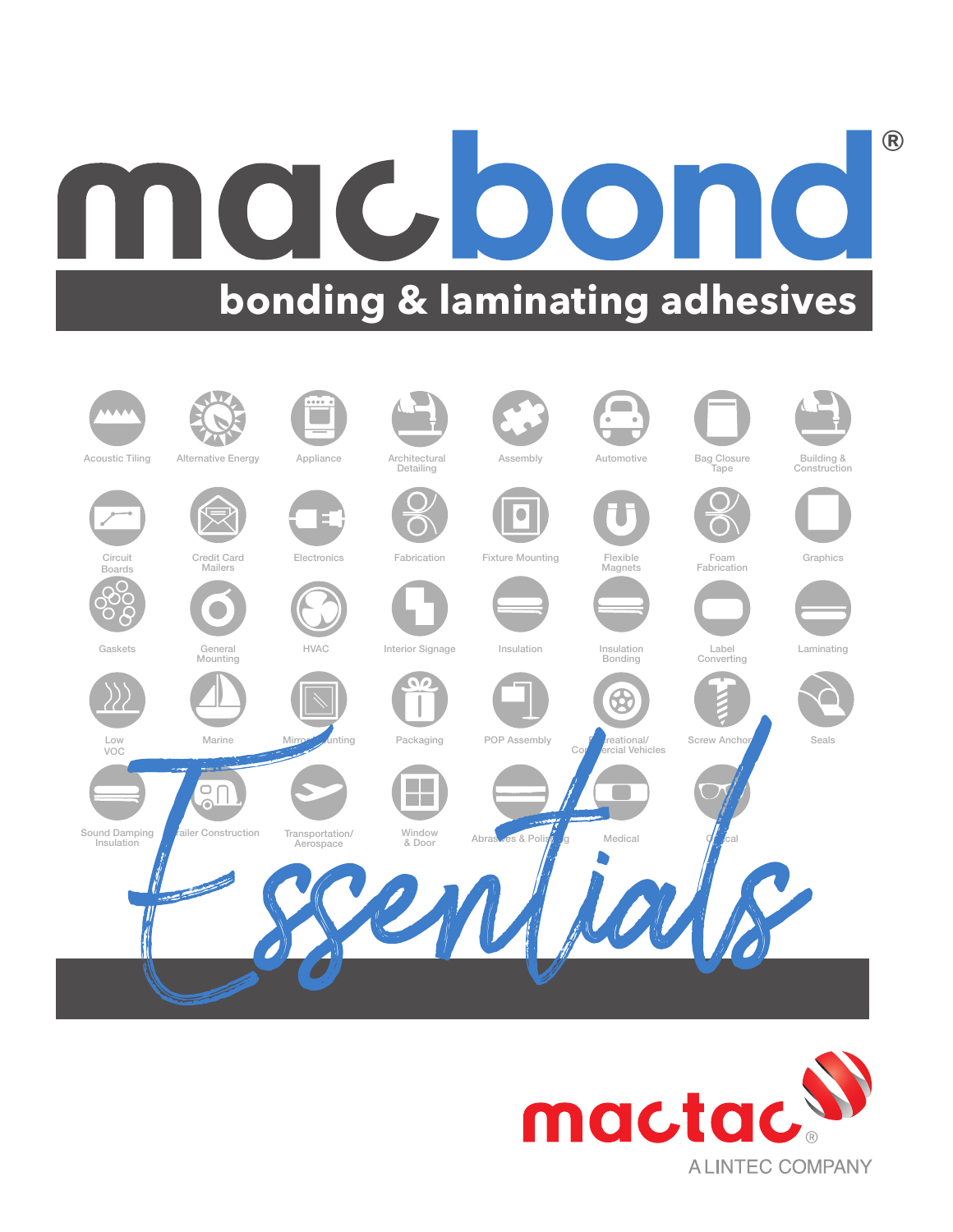| <b>FBR899 Tapes</b><br>Most versatile rubber adhesive with exceptional tack and good peel & shear<br>Application: +50F (10C)<br>strength. Excellent choice for foam bonding applications, low surface energy<br>$++++$                                                                                                                                 |
|--------------------------------------------------------------------------------------------------------------------------------------------------------------------------------------------------------------------------------------------------------------------------------------------------------------------------------------------------------|
| substrates, textiles, textured surfaces and corrugated materials.<br>Service: OF (-18C) to 160F (71C)                                                                                                                                                                                                                                                  |
| XT High Shear<br>Rubber Tapes<br>High performance rubber adhesive with excellent combination of peel, tack<br>Application: +50F (10C)<br>and shear properties. Bonds well to low surface energy materials, firm foam &<br>$+++++$<br>rubber materials and flexible magnets.<br>Service: OF (-18C) to 180F (82C)                                        |
| FBT Series<br>Differential<br>Rubber<br>Tape<br>Differential tape series that blends the foam bonding performance of FBR899<br>Application: +50F (10C)<br>(unwind side) with the high performance XT (liner side) for bonding to smooth<br>$+++++$<br>surfaces and low surface energy materials.<br>Service: OF (-18C) to 160F (71C)                   |
| <b>HTA410 Acrylic Tapes</b><br>Aggressive acrylic adhesive with high tack and peel. Excellent choice for<br>Application: +50F (10C)<br>bonding to medium to high surface energy materials, foam bonding - including<br>$+++$<br>PEU foams, insulation materials and bonding to textiles & textured surfaces.<br>Service: -40F (-40C) to 300F (149C)    |
| HSA440 Acrylic<br>Tapes<br>Versatile acrylic adhesive with excellent balance of peel, tack and shear.<br>Application: +50F (10C)<br>Performs well on medium to high surface energy materials, excellent<br>$++++$<br>temperature and humidity resistance.<br>Service: -40F (-40C) to 325F (163C)                                                       |
| Modified<br>Acrylic<br>Application: +50F (10C)<br><b>LSE427</b><br><b>Tapes</b><br>Aggressive acrylic adhesive designed for low surface energy and textured<br>$+++$<br>surfaces. Moderate Shear.<br>Service: -40F (-40C) to 350F (177C)                                                                                                               |
| HBA724<br>Tape<br>Application: +50F (10C)<br>High performance acrylic adhesive where temperature resistance is needed in<br>$++++$<br>combination with high tack and shear. Excellent holding power.<br>Service: -40F (-40C) to 350F (177C)                                                                                                            |
| Differential<br>Rubber/Acrylic<br>Tapes<br>Product line features either XT rubber or FBR 899 on the exposed side to<br>Application: +50F<br>provide aggressive bond to foams or rigid materials. A low tack or aggressive<br>$++$<br>removable adhesive are available depending on the level of adhesion required.<br>Service: OF (-18C) to 180F (82C) |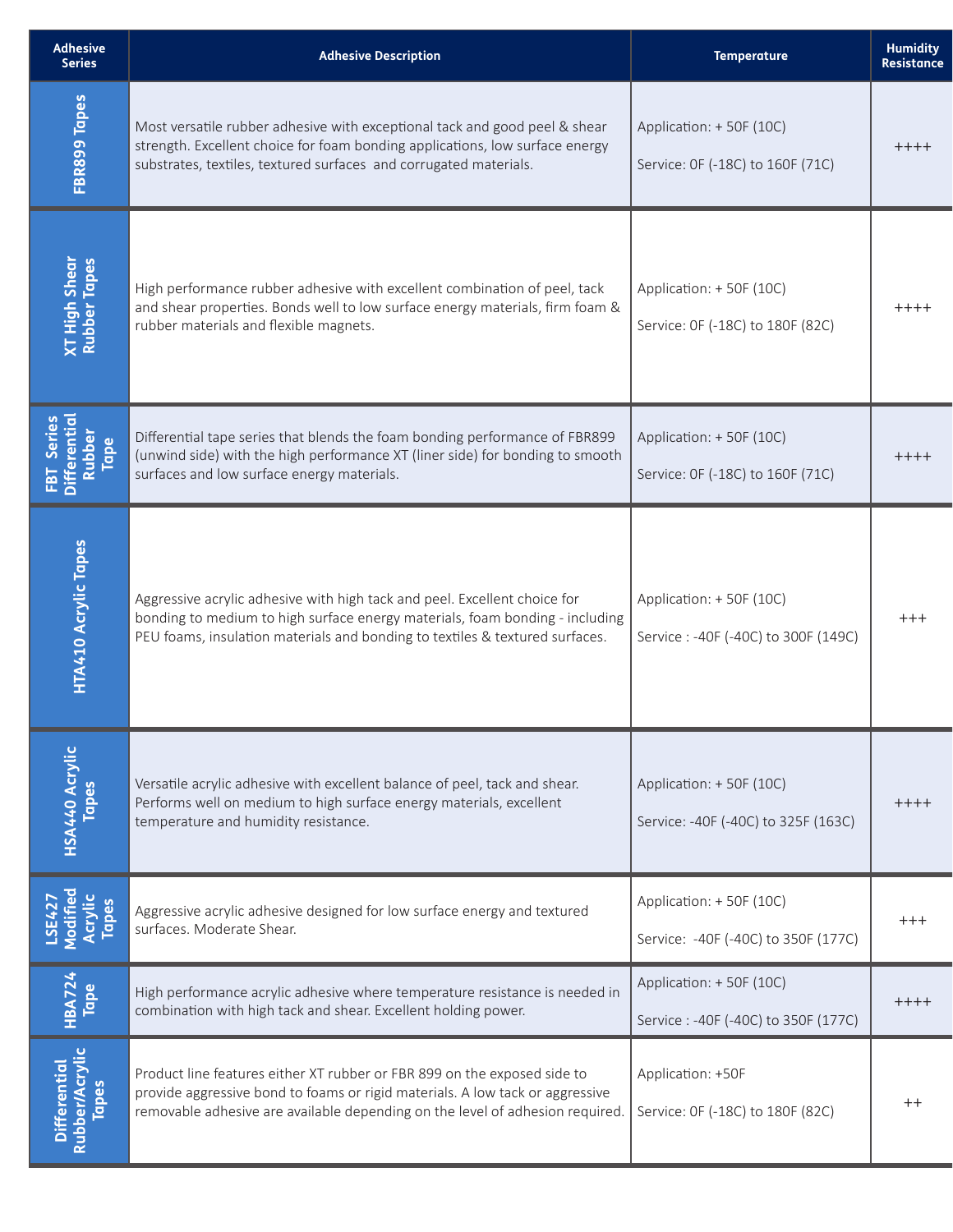| Chemical<br>Resistance | Peel & Tack         | <b>Shear</b> | Product<br><b>Form</b>        | <b>Product Number</b>                          | <b>Coat Weight</b> | Liner          | <b>Web Width</b> | <b>Standard</b><br><b>Master</b><br>Length | <b>Maximum</b><br>Length                                                                  |
|------------------------|---------------------|--------------|-------------------------------|------------------------------------------------|--------------------|----------------|------------------|--------------------------------------------|-------------------------------------------------------------------------------------------|
|                        | $+++++$             | $++$         | Double<br>Coated<br>.5mil PET | IB1120-60W60                                   | 1.2/1.2            | <b>60# SCK</b> | 60"              | 750'                                       |                                                                                           |
|                        |                     |              |                               | IB1122-60                                      | 2.0/2.0            | <b>60# SCK</b> | 60"              | 750'                                       |                                                                                           |
|                        |                     |              |                               | IB1122-80W60                                   | 2.0/2.0            | 80# SCK        | 60"              | 750'                                       |                                                                                           |
|                        |                     |              | Transfer<br>Tape              | IF1023-80                                      | 2.6                | 80# SCK        | 60"              | 540'                                       |                                                                                           |
|                        | $++++$              | $++++$       | Double<br>Coated<br>.5mil PET | IB1178XT/W60                                   | 1.2/1.2            | 60# SCK        | 54 or 60"        | 750'                                       |                                                                                           |
|                        |                     |              |                               | IB1190XT/W60                                   | 2.0/2.0            | 60# SCK        | 54 or 60"        | 750'                                       |                                                                                           |
|                        |                     |              |                               | IB1175XT/W60                                   | 2.0/2.0            | 80# SCK        | 54 or 60"        | 750'                                       |                                                                                           |
|                        |                     |              |                               | <b>IB1175XTL12</b>                             | 2.0/2.0            | 12pt           | 54"              | 750'                                       |                                                                                           |
|                        |                     |              |                               | <b>IB1184XTW60</b>                             | 2.6/2.6            | 80# SCK        | 60"              | 750'                                       |                                                                                           |
|                        |                     |              | Transfer<br>Tape              | IF1011-78                                      | 1.8                | 78# SCK        | 60"              | 540'                                       |                                                                                           |
|                        |                     |              |                               | IF1013-78                                      | 2.6                | 78# SCK        | 60"              | 540'                                       |                                                                                           |
|                        | $+++++$             | $+++$        | Double<br>Coated<br>.5mil PET | <b>FBT360W60</b>                               | 1.8(U)/1.2(L)      | 60# SCK        | 60"              | 750'                                       |                                                                                           |
|                        |                     |              |                               | FBT380W54/W60                                  | 1.8(U)/1.2(L)      | 80#SCK         | 54 or 60"        | 750'                                       | ble. Let us know how we can help you increase your efficiency.<br>Max Output OD up to 30" |
| $+++$                  | $++++$              | $^{+}$       | Double<br>Coated<br>.5mil PET | IB4130-72                                      | 1.2/1.2            | 72# PCK        | 54"              | 750'                                       |                                                                                           |
|                        |                     |              |                               | IB4131-72                                      | 1.8/1.8            | 72# PCK        | 54"              | 750'                                       |                                                                                           |
|                        |                     |              |                               | IB4132-72                                      | 2.4/2.4            | 72# PCK        | 54"              | 750'                                       |                                                                                           |
|                        |                     |              | Transfer<br>Tape              | IF4032-60W60                                   | 2.0                | <b>60# SCK</b> | 60"              | 540'                                       |                                                                                           |
|                        |                     |              |                               | IF4032-72                                      | 2.0                | 72# PCK        | 54"              | 540'                                       |                                                                                           |
|                        |                     |              |                               | IF4033-80W60                                   | 3.0                | 80# NTPCK      | 60"              | 540'                                       |                                                                                           |
|                        |                     |              |                               | IF4033-72                                      | 3.0                | 72# PCK        | 54"              | 540'                                       |                                                                                           |
|                        |                     |              |                               | IF4034-80W60                                   | 4.0                | 80# NTPCK      | 60"              | 540'                                       |                                                                                           |
| $++++-$                | $+++$               | $+++$        | Double<br>Coated<br>.5mil PET | IB4140-72                                      | 1.2/1.2            | <b>72# PCK</b> | 54"              | 750'                                       |                                                                                           |
|                        |                     |              |                               | IB4142-72                                      | 2.4/2.4            | <b>72# PCK</b> | 54"              | 750'                                       | Longer master roll lengths are availa                                                     |
|                        |                     |              | Transfer<br>Tape              | IF4042-72                                      | 2.0                | <b>72# PCK</b> | 60"              | 540'                                       |                                                                                           |
|                        |                     |              |                               | <b>IF4042-2PET</b>                             | 2.0                | 1.2/2.0 PET    | 60"              | 540'                                       |                                                                                           |
|                        |                     |              |                               | IF4044-72                                      | 4.0                | <b>72# PCK</b> | 60"              | 540'                                       |                                                                                           |
| $++$                   | $^{+++}$            | $++$         | DC PET                        | IB4172-72                                      | 1.8/1.8            | <b>72# PCK</b> | 54"              | 750'                                       |                                                                                           |
|                        |                     |              | Transfer<br>Tape              | IF4072-72                                      | 2.0                | 72# PCK        | 54"              | 540'                                       |                                                                                           |
| $+++++$                | $+++$               | $+++++$      | DC Tissue<br>Tape             | IB7372-74                                      | 5.0                | <b>74# PCK</b> | 54"              | 750'                                       |                                                                                           |
|                        | $+++++$<br>(Unwind) | $++++$       | DC .5 mil<br>PET              | IB5121-72<br>(XT/Low Tack)                     | 1.2/1.0            | 72# PCK        | 54"              | 750'                                       |                                                                                           |
|                        |                     |              |                               | IB5131-72 Coming Soon!<br>(XT/Aggressive Remo) | 1.2/1.0            | <b>72# PCK</b> | 54"              | 750'                                       |                                                                                           |
|                        | (liner)             |              |                               | IB5161-72 Coming Soon!<br>(FBR899/Low Tack)    | 2.0/1.0            | 72# PCK        | 54"              | 750'                                       |                                                                                           |